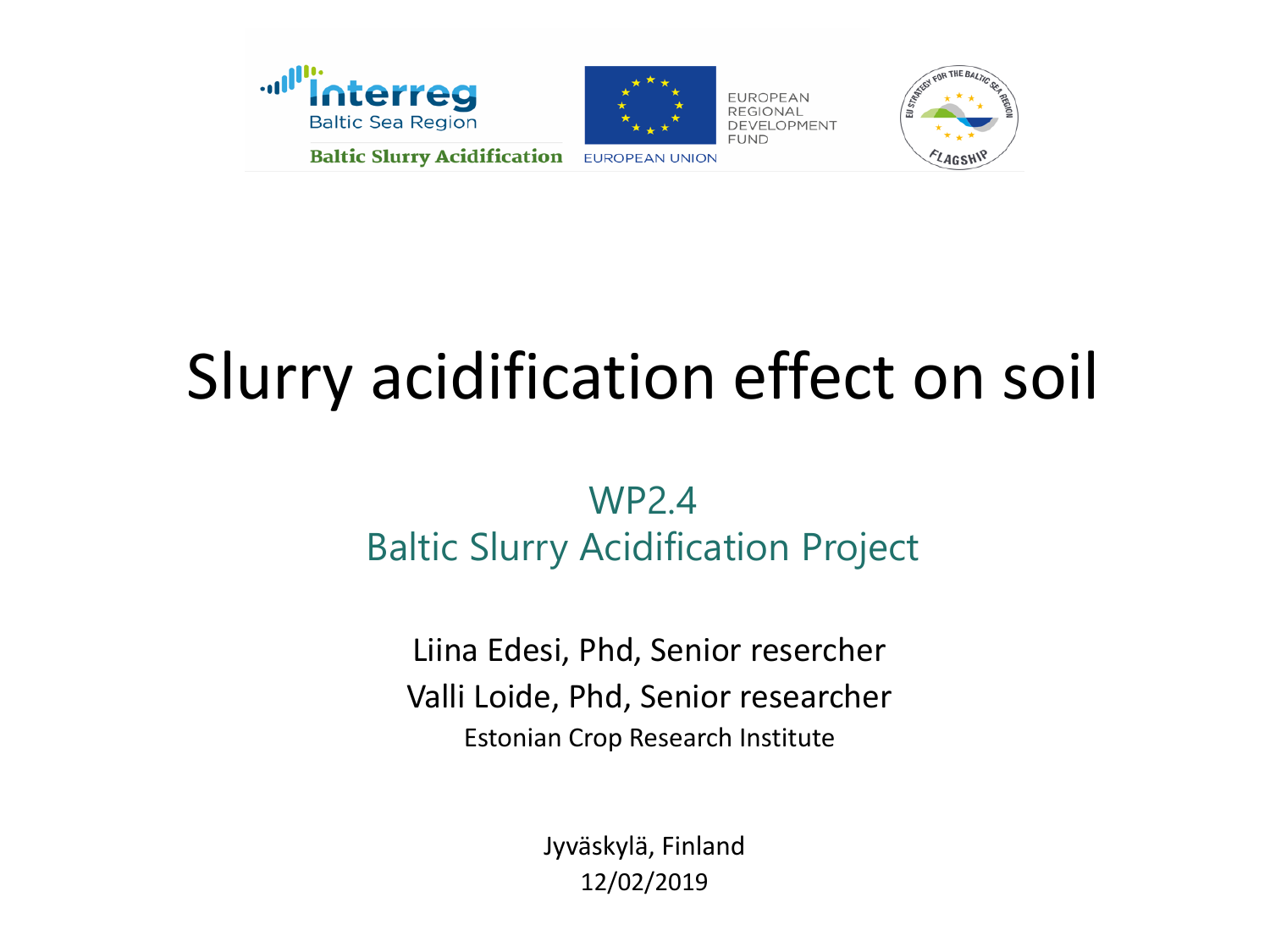#### **The lysimetric test**



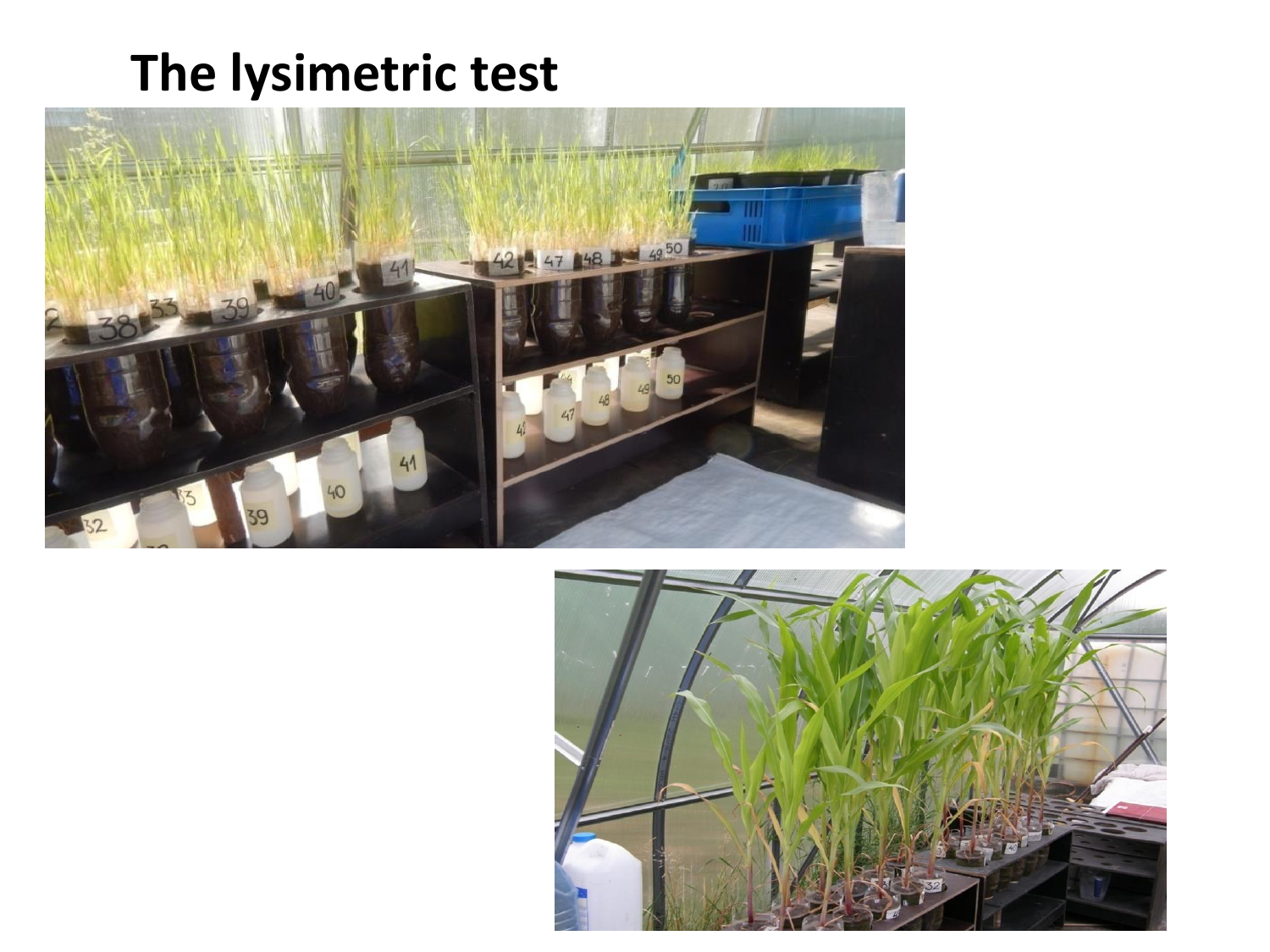# **Conclusions from leaching trial**

- Leaching of most of the measured elements (Ca, Mg, S and N) was most intense during the first 12 days.
- Compared to untreated slurry the use of acidified slurry increased Ca and Mg leaching . However, leaching of  $N_{\text{tot}}$  and  $NO_3$ -N was the lowest.
- 15  $m<sup>3</sup>$  ha<sup>-1</sup> of acidified slurry had no significant effect on soil pH. 45  $m<sup>3</sup>$  ha<sup>-1</sup> of acidified slurry decreased the soil pH 0.1 units.
- To minimise S leaching, the slurry amount should be calculated by crop S need and results of leaching trial show that  $15 \text{ m}^3 \text{ ha}^{-1}$ acidified slurry is safe, to not exceed 50 kg S ha<sup>-1</sup> required by high-S-demand crops like winter oilseed rape.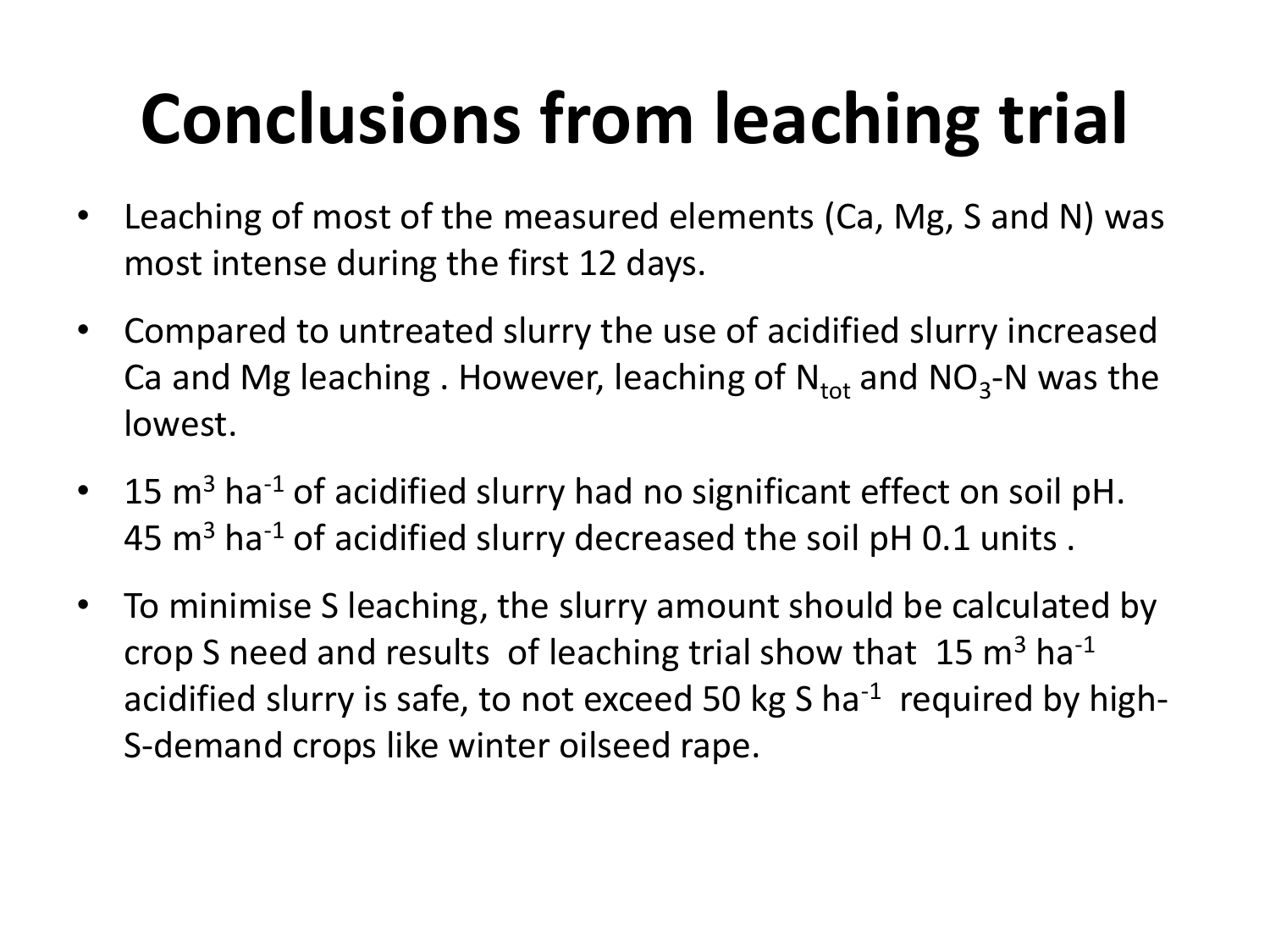### **Soil microbial activity in fiel trials**







Photos: Tiina Talve and Taavi Võsa

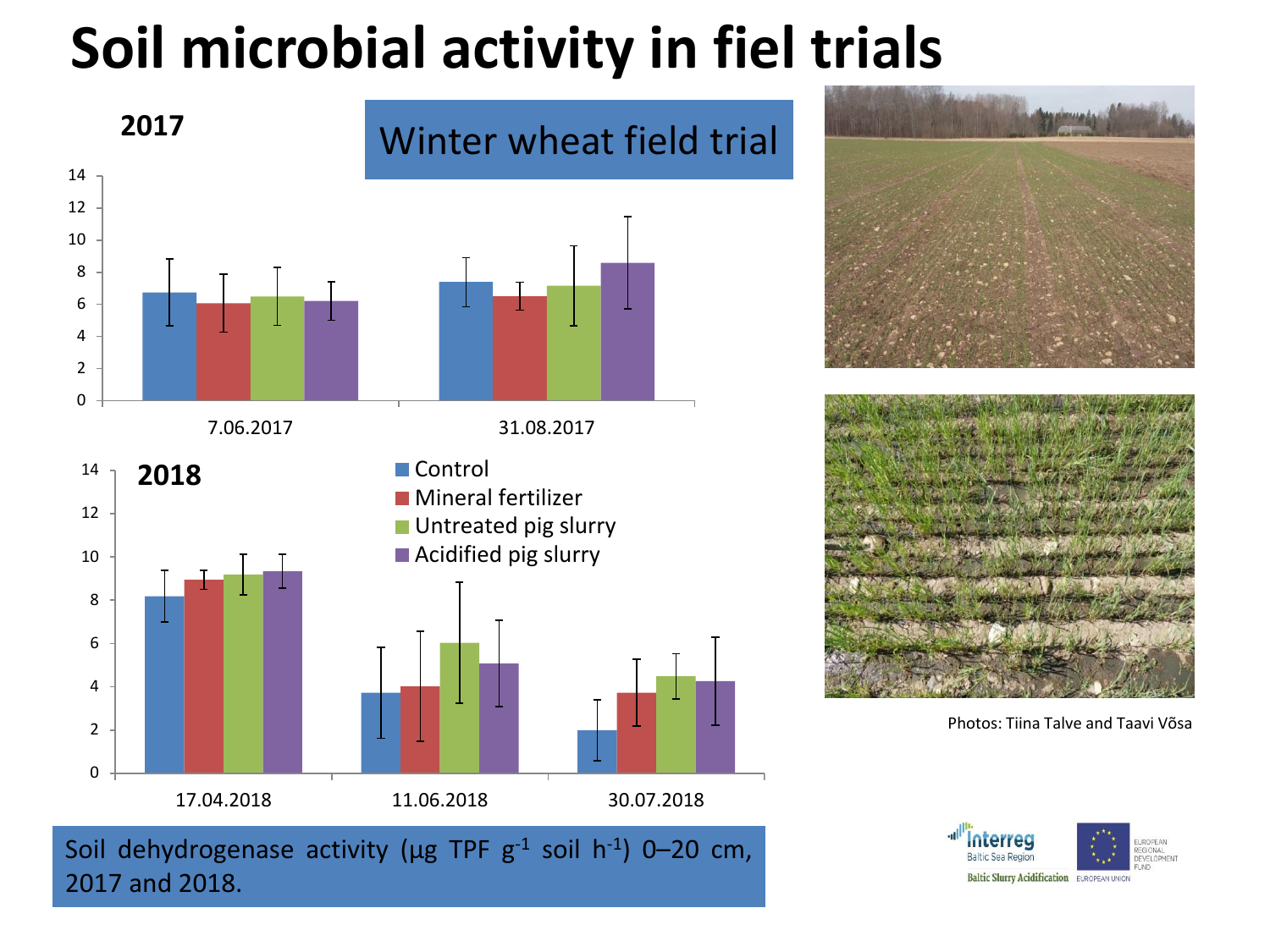#### Grassland field trial









Photos: Tiina Talve and Taavi Võsa

Soil dehydrogenase activity ( $\mu$ g TPF g<sup>-1</sup> soil h<sup>-1</sup>) 0–20 cm, 2017 and 2018.